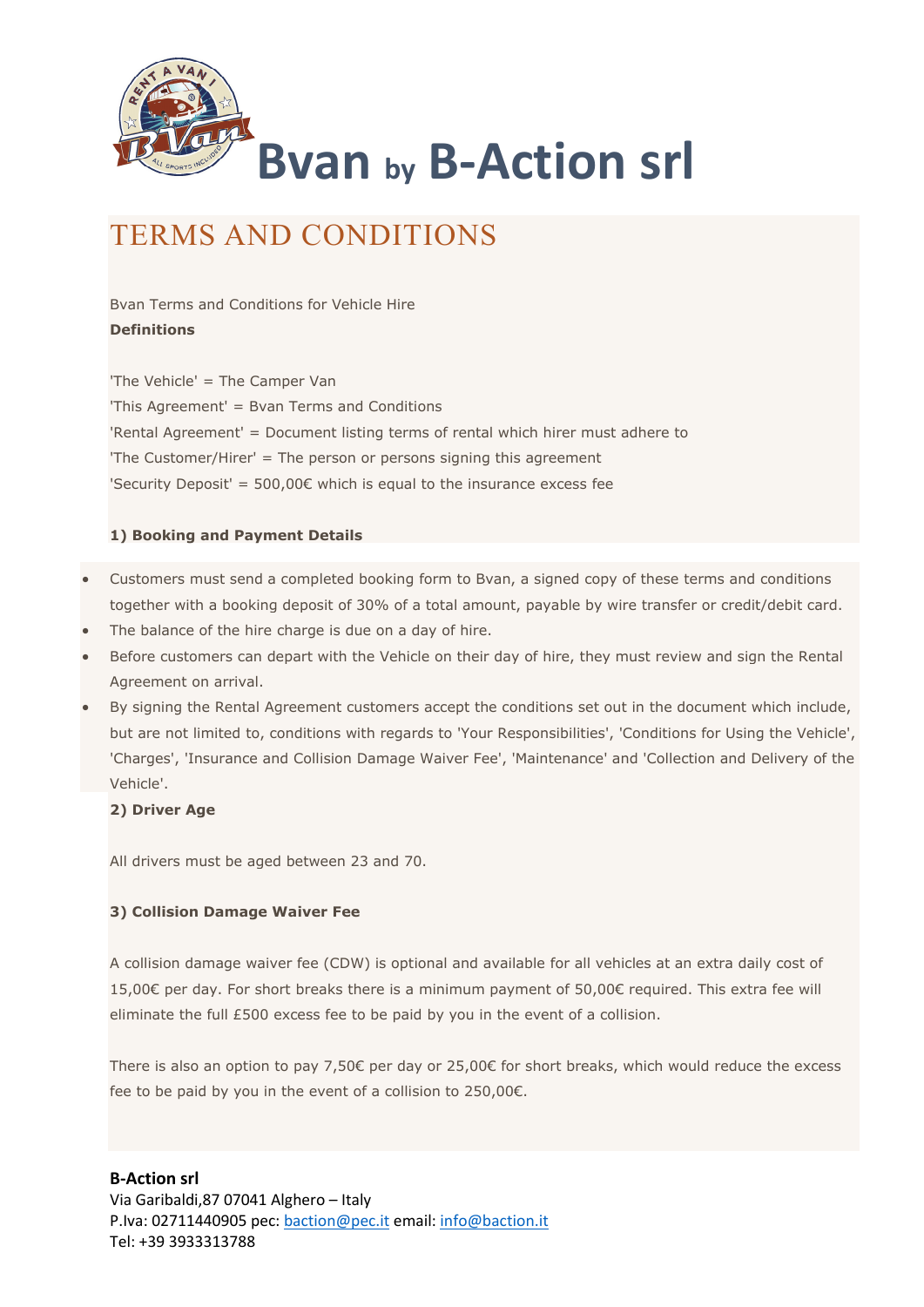

Neither the CDW or insurance applies to wheels, tyres, the underside of the vehicle, the roof or the interior of the van, where the van is driven off road or on unsurfaced roads or without due care and attention, negligently, recklessly or where the driver is under the influence of alcohol or other drugs. Your liability to pay the cost of the damage will therefore not be waived in these cases and you may be liable for the full cost.

## 4) Fuel Policy

All vehicles are supplied with a full tank of fuel at the start of the hire. Customers must return the vehicle with a full tank of fuel. Customers that return the vehicle with the fuel tank either empty or part full will be charged for the missing fuel at the end of the rental at the locally determined price, along with a fuel collection fee of 20,00€. This can either be deducted from the Security Deposit or paid up-front.

## 5) Payment

Payment is preferred by cash, or credit/debit card (Visa, Mastercard). All rental charges are to be paid in full on a day of hire. Cheques are not accepted.

## 6) Security Deposit

- On taking delivery of the Vehicle, customers must pay the 500,00€ refundable Security Deposit. This deposit is taken as security to cover the possibility of damage, whether negligent, wilful, accidental or otherwise, loss to the van or the fixtures and fittings therein or the living equipment and windows, wheels, tyres etc included with the van.
- The customer must irrevocably authorise Bvan to deduct from the Security Deposit any amounts due by the customer to Bvan arising out of this Agreement
- The security deposit will be refunded within 15 working days of the vehicle being returned on time, to the correct location, undamaged, with a clean interior, a full fuel tank and with all equipment in place and intact. We reserve the right to retain a 50,00€ valeting fee if the Campervan is not returned with the interior in a clean condition.
- The remainder of this security deposit will be returned to the hirer once the damage/loss has been paid for.

## 7) Driving Licence and Identification Required

- On collection of the vehicle customers driving the vehicle must present both parts of their valid EU Driving Licence in person and with proof of their current address. No copies of licences will be accepted.
- Drivers aged between 23 and 70 must have held a full driving licence for at least 2 years.
- Additional drivers must present a valid driving licence.

## B-Action srl

Via Garibaldi,87 07041 Alghero – Italy P.Iva: 02711440905 pec: baction@pec.it email: info@baction.it Tel: +39 3933313788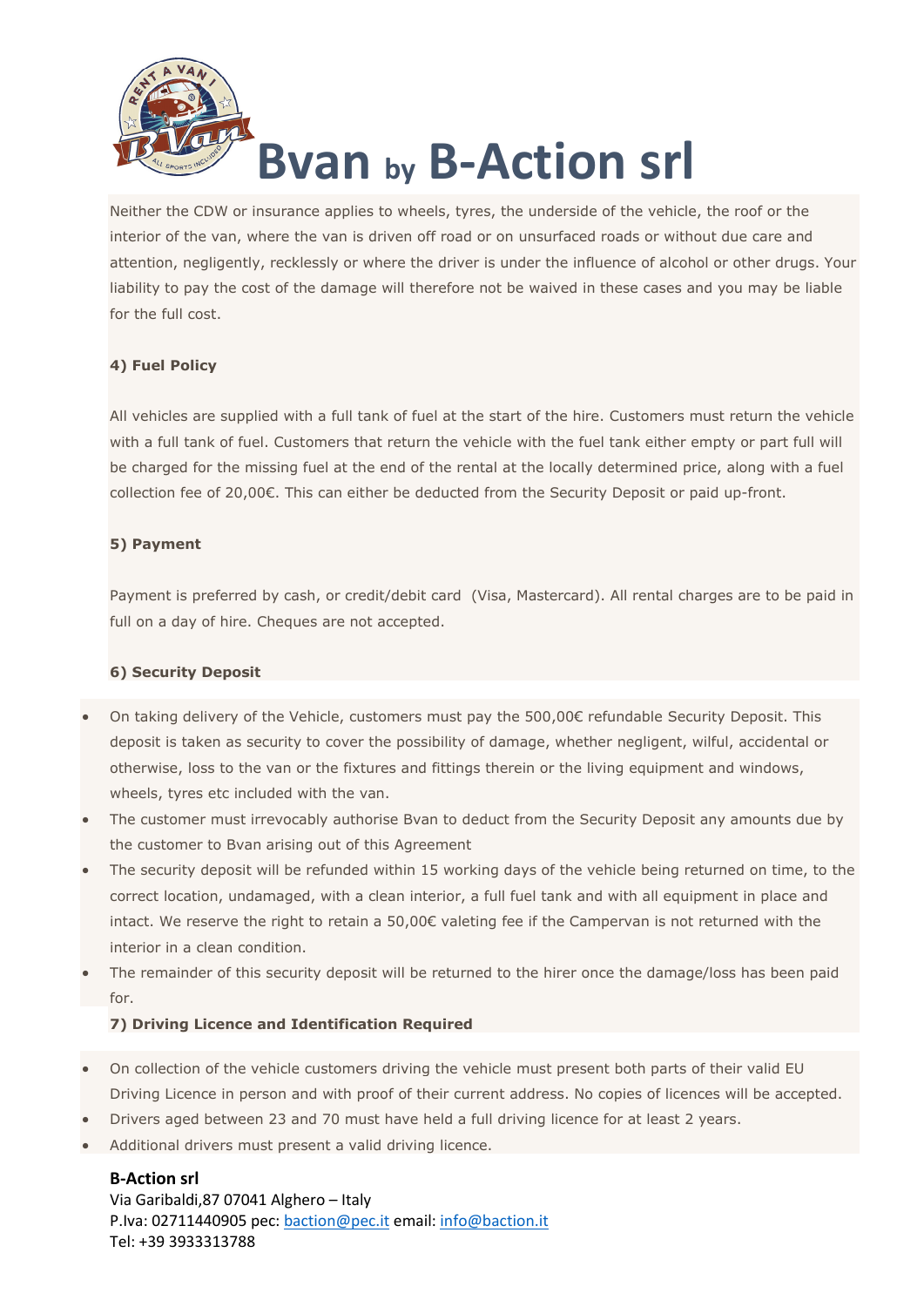

#### 8) Collection/Delivery and Return of the Vehicle

- The Vehicle will be supplied in a clean condition and in sound working order in accordance with the Departure Checklist and with one semi-full and one full bottle of gas before they depart with the Vehicle. Customers must sign to acknowledge this. (The Rental Agreement will be produced for signature prior to departure).
- Customers must comply with the collection and delivery times as set out in the Rental Agreement. 9) Rental Payment Terms

When paying by credit card customers must agree to the following:

- Bvan is authorised to complete any documentation and to take any other action to recover from the customer's credit card issuer all amounts due by the customer in accordance with this Agreement, including but not limited to, any amounts due in respect of damage to the Vehicle or to property of a third party and all other additional charges as they are incurred (including all parking and traffic infringement penalties and associated administration costs).
- Customers will not dispute their liability to Bvan for any amount due under this agreement and shall indemnify and keep indemnified Bvan against any loss incurred (including legal costs) by reason of notifying my credit card issuer of such dispute.
- In the event that Bvan elects to accept payment of the Security Deposit by holding an open security payment which will be cancelled at the completion of the Rental Period, the customer must agree that Bvan is entitled to recover payment from their credit card in respect of any amounts due which were not known at the time of cancelling the open security payment
- All transactions under this agreement are conducted in Euro.

#### 10) Rental Payment Terms

When the customer books online they accept the conditions set out below:

- The vehicle will be available on time and on the day it was requested
- If the customer does not arrive to collect their reserved vehicle on the day and at the time it was reserved no refunds will be made.
- By booking online and accepting these Terms and Conditions you consent to Bvan applying charges to your credit or debit card account. You will not be required to make the excess deposit payment or pay for any possible additional rental costs until you collect your vehicle.

#### 11) Terminating the Agreement

The customer acknowledges that Bvan may terminate this Agreement and repossess the Vehicle at any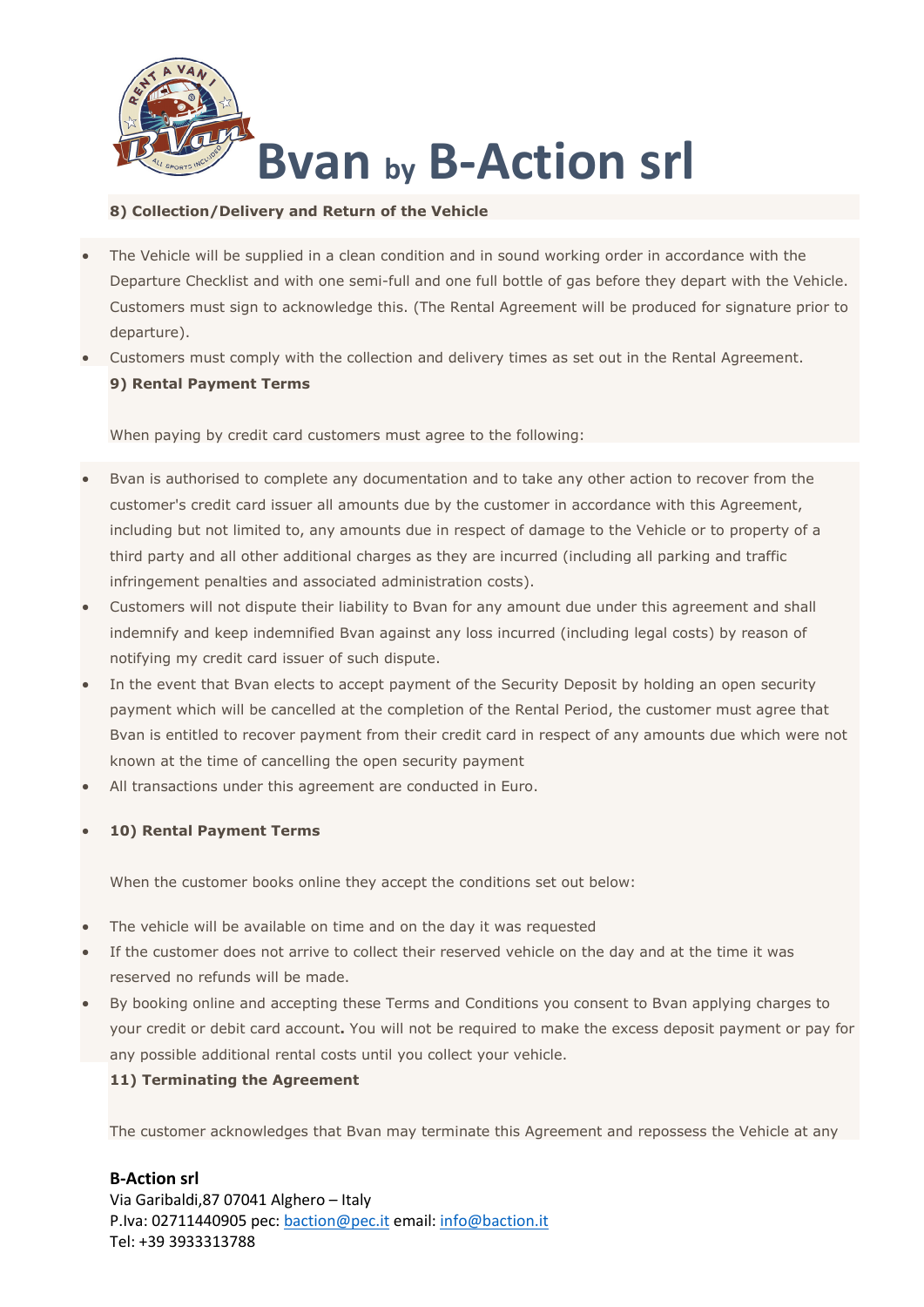

time, without notification to the customer, and that the customer will pay the reasonable costs of repossessing the Vehicle, including towing charges if:

- They are in breach of any term of this Agreement.
- They have obtained the Vehicle through fraud or misrepresentation.
- The Vehicle appears to be abandoned.
- The Vehicle is not returned on the agreed return date or Bvan reasonably believes that the Vehicle will not be returned on the agreed return date.
- Bvan considers, on reasonable grounds, that the safety of passengers or the condition of the Vehicle is endangered.
- The customer understands that in the event of such termination or repossession, they have no right to a refund of any part of the rental charges or the Security Deposit.

#### 12) Cancellation Charges

- The booking deposit of 30% is non-refundable.
- In the event of cancellation, booking deposits are not transferable to alternative hire dates.
- If appropriate identification and/or the necessary payment/deposit are not produced at the time the Vehicle is to be collected or the Terms and Conditions are not adhered to in any way then the rental cannot proceed and the cancellation policy will be enforced.
- Cancellations may be only be made by contacting Bvan by phone or in writing.
- In the event that your vehicle is unavailable for reasons out of our control, such as the vehicle has been involved in an accident prior to your agreed collection time of the vehicle, then we will endeavour to have a replacement vehicle in place. If a replacement vehicle is unavailable then we will refund all money including your initial booking fee of 30% of a total amount.

#### 13) Rental Period

- The customer will have the vehicle for the rental period shown in the Reservation Confirmation and on the final page of the Rental Agreement.
- If the vehicle is not returned on time, or if the customer does not contact Bvan requesting an extension of the rental then the conditions of this agreement have been broken.
- Bvan will charge the customer for every day or part-day that the vehicle has not been returned. Until Bvan receive the vehicle the customer will be charged the daily rate specified on the rental agreement. 14) Release and Indemnity of Bvan
- Subject to its obligation to deliver the Vehicle or an appropriate substitute vehicle, the customer must release Bvan from any liability to the customer (regardless of who is at fault) for any loss or damage incurred by the customer by reason of this Agreement, including but not limited to:
- Any loss or damage caused by breakdown, mechanical defect, accident or the Vehicle being unsuitable for the customer's purpose.

B-Action srl Via Garibaldi,87 07041 Alghero – Italy P.Iva: 02711440905 pec: baction@pec.it email: info@baction.it Tel: +39 3933313788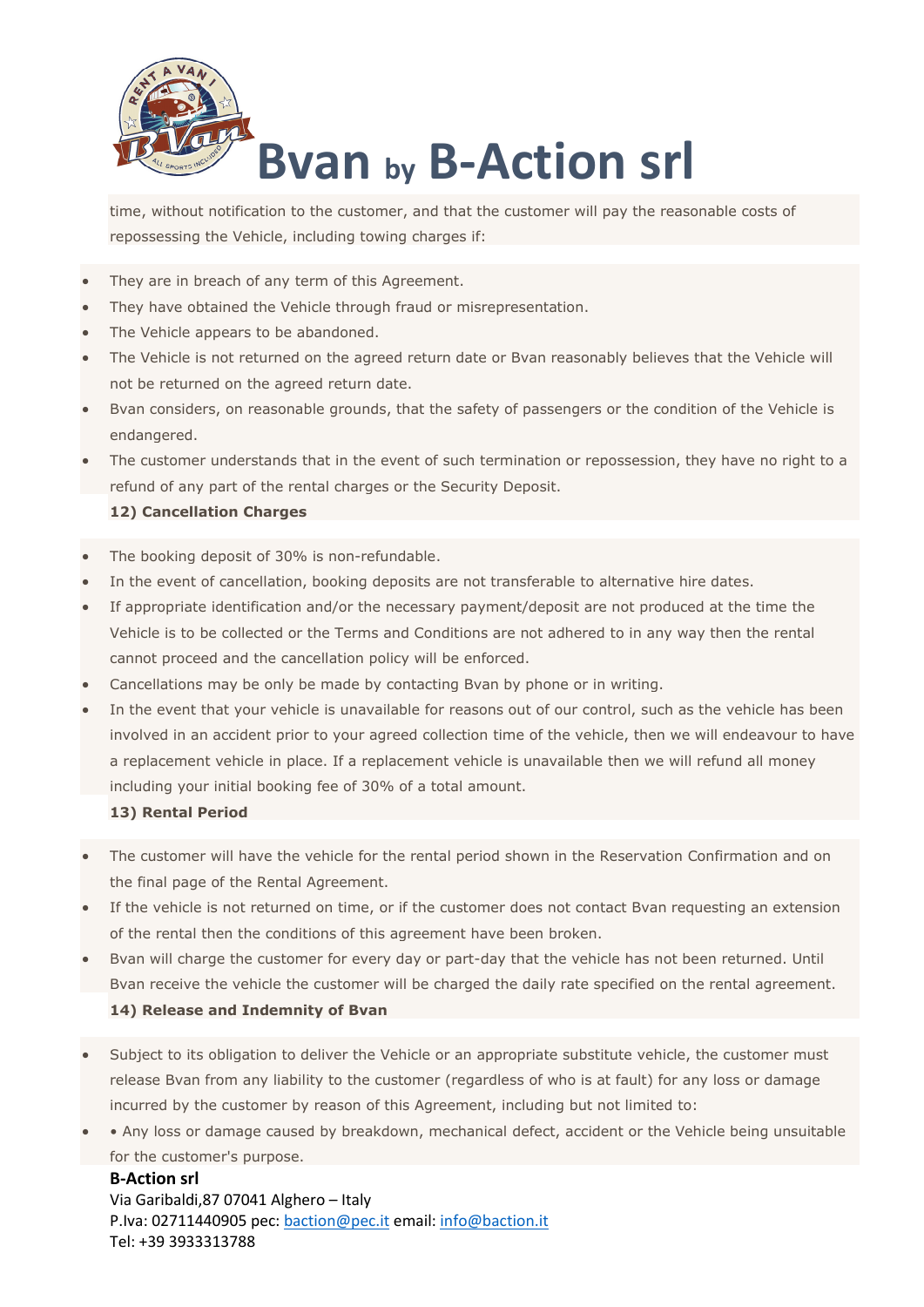

- Any loss or damage to any property left in or on the Vehicle or in Bvan' premises or recovered or handled by Bvan.
- Subject to any insurance arrangements agreed with Bvan, I hereby indemnify and shall keep indemnified Bvan, its employees and agents against any claims, demands and expenses (including legal costs) incurred or sustained by them or any of them by reason of my use and/or possession of the Vehicle. 15) Rental Agreement
- The customer will be asked to sign a Rental Agreement upon collection of the vehicle and the terms of the Rental Agreement can be found in the box below. The Rental Agreement must be signed before a customer can depart so please review them prior to your departure. 16) Privacy Policy
- During the enquiry and reservation process Bvan will collect personal information, including but limited to, your name, e-mail address, postal address and telephone number. This information is necessary for booking and for insurance purposes. We may use this information to notify you of any news you may interested in regarding Bvan. None of your personal information will be passed on to any third party companies (other than the insurance company that Bvan uses). Payment details including credit and/or debit card numbers, card expiry date and security code will be processed through a secure system.

#### 17) Your Agreement

This section needs to completed and posted back to Bvan 28 days, prior to rent at the following address:

By signing this document I confirm that I have read and agree to all the Bvan Terms and Conditions (1 to 16).

Date (DD/MM/YY):....................................

Full Name of Hirer (printed in caps):.......................................................................

Signature of Hirer:.......................................................................

Full Name of Additional Hirer (printed in caps):.......................................................................

Signature of Additional Hirer:.......................................................................

B-Action srl Via Garibaldi,87 07041 Alghero – Italy P.Iva: 02711440905 pec: baction@pec.it email: info@baction.it Tel: +39 3933313788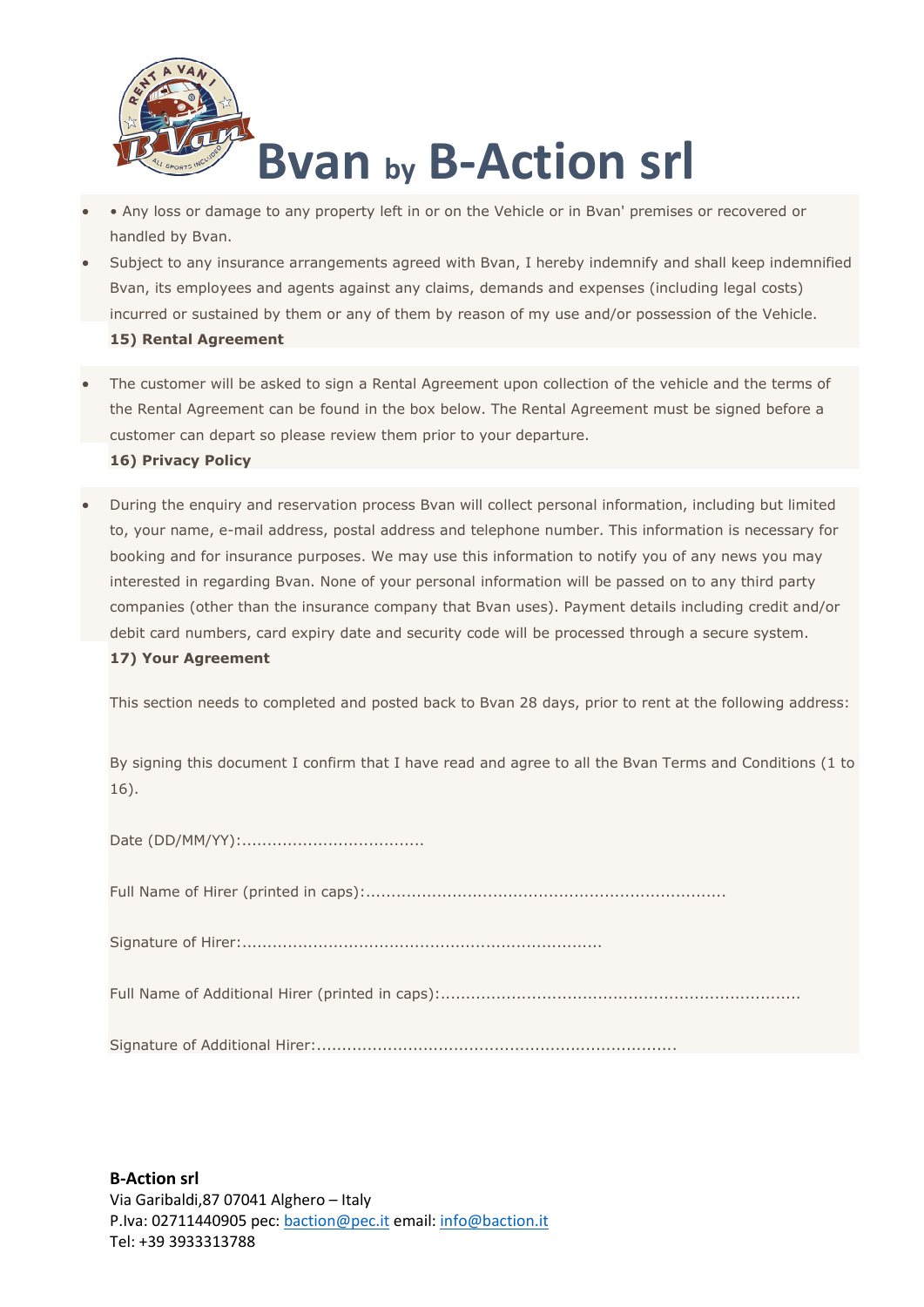

# RENTAL AGREEMENT

Bvan Rental Agreement 1) Your Contract With Us

- When you sign this Rental Agreement you accept the conditions set out here in (this document will be presented to you before your departure and must be signed before you depart).
- Please read this agreement carefully. If there is anything you do not understand or do not agree with, please ask a member of Bvan.

#### 2) Rental Period

You will have the vehicle for the rental period shown at the end of this agreement. The rental period will be shown with time and date of departure and time and date of return of the vehicle. If you do not bring the vehicle back on time you are breaking the conditions of this agreement. We reserve the right to charge you a late return fee if the vehicle is not returned by the time stated at the end of this agreement.

#### 3) Hirer's Obligations

You are responsible for:

- Driving the vehicle in a cautious, prudent and normal manner.
- Any damage to the vehicle, any of its parts or any of the equipment provided with the van.
- For any loss or damage to additional equipment hired at the time of rental, including but not limited to equipment hired at the time of rental.
- Ensuring you always use the correct fuel.
- The payment of reasonable costs if we have to pay extra costs to return the vehicle to its condition when the pre- rental inspection was carried out (for example, if extra valeting time or special material or equipment is needed to restore the vehicle to its pre- rental condition) or if the vehicle has been damaged internally or externally whilst in your care.
- Ensuring you do not sell, rent or dispose of the vehicle.
- Ensuring no one works on the vehicle without our permission.
- Ensuring you contact us as soon as possible and within a maximum of 12hrs of having an accident and/or any fault with the vehicle.
- For returning the vehicle to the place we agreed on your departure on time and on the date specified at the end of this agreement.

# B-Action srl

 $\bullet$ 

Via Garibaldi,87 07041 Alghero – Italy P.Iva: 02711440905 pec: baction@pec.it email: info@baction.it Tel: +39 3933313788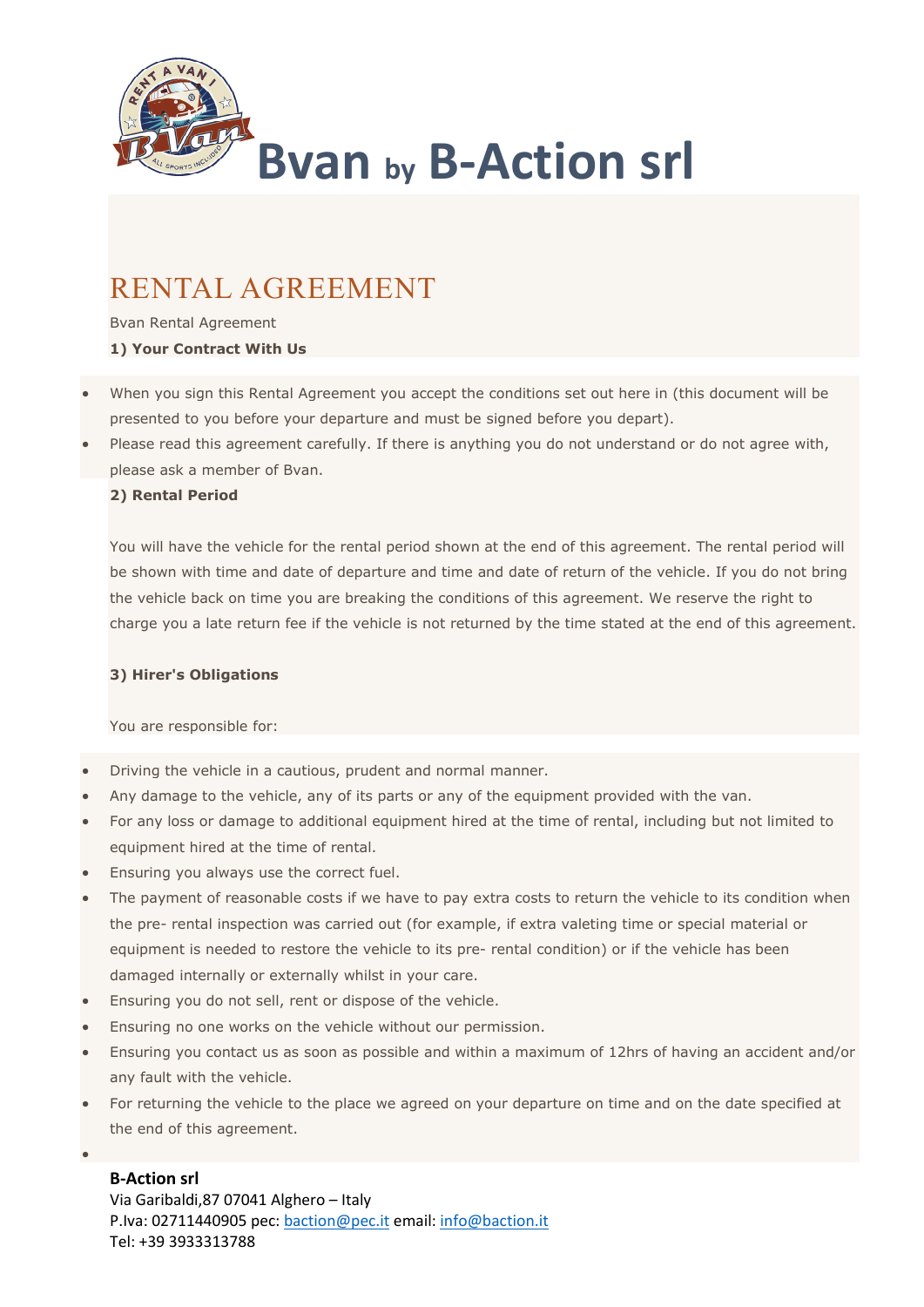

You or any other driver named at the end of this document must not:

- Allow the vehicle to be driven by anyone other than yourself or the named driver.
- Use the vehicle for hire or reward.
- Use the vehicle for any illegal purpose.
- Use the vehicle in a manner, which could cause damage.
- Use the vehicle to carry more persons than are permitted by any relevant authority or detailed in this agreement.
- The payment of reasonable costs if we have to pay extra costs to return the vehicle to its condition when the pre- rental inspection was carried out (for example, if extra valeting time or special material or equipment is needed to restore the vehicle to its pre- rental condition) or if the vehicle has been damaged internally or externally whilst in your care.
- Use the vehicle while under the influence of alcohol or drugs.
- Drive the vehicle outside Devon and Cornwall, unless we have given you written permission.
- Use the vehicle or allow it to be used off road or on roads unsuitable for the vehicle.

# 4) Our Obligations

- We have maintained the vehicle to a high standard to ensure to the best of our ability that the vehicle is roadworthy and suitable for renting at the start of the rental period. We will show you how to use the vehicle, answer any questions you have before you depart and go through this Agreement with you before you are expected to sign it.
- In the event that your vehicle is unavailable for reasons out of our control, such as the vehicle has been involved in an accident prior to your agreed Vehicle collection time, we will endeavour to provide a replacement vehicle. If a replacement vehicle is unavailable then we will refund all monies including your initial booking fee of £150.

## 5) Road Restrictions

- All Vehicles may only be driven on sealed / bitumen roads.
- I acknowledge that Bvan reserves the right at any time, at its sole discretion, to restrict vehicle movements in certain areas due to adverse road or weather conditions or any other reasonable cause. 6) Insurance and Damage Protection

## I fully understand that:

 The Vehicle is insured for damage and the property of a third party; The excess may be reduced or removed, in most circumstances, by taking out a Collision Damage Waiver Fee (CDW). A CDW fee is available for all vehicles at an extra daily cost of 15,00€. For short breaks there is a minimum payment of 50,00€. This extra fee will eliminate the 500,00€ excess fee due to be paid by you in the event of an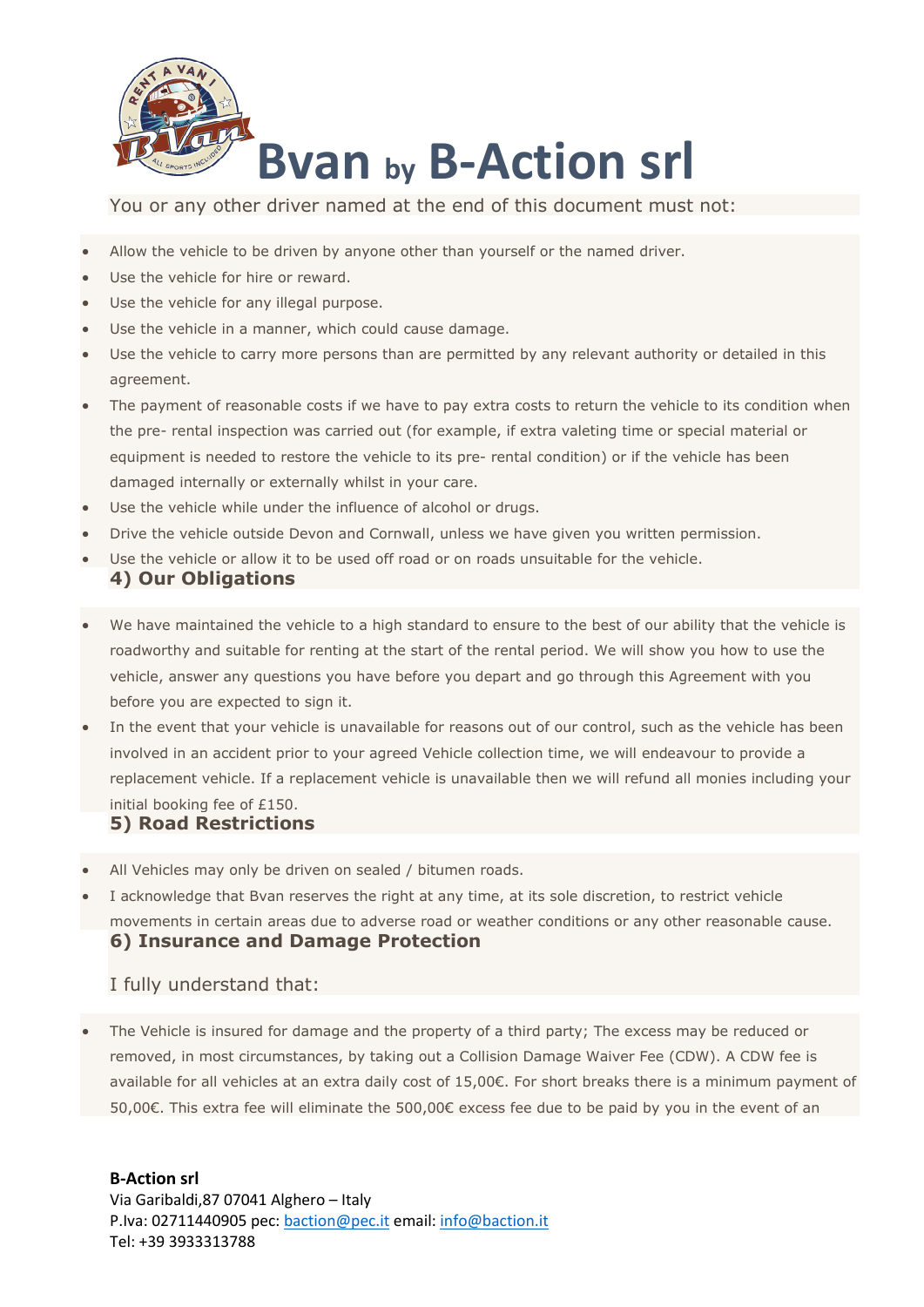

accident. There is also an option to pay 5,00€ per day or 25,00€ for short breaks, which would reduce the excess fee to be paid by you in the event of a collision to 250,00€.

- I will have to pay an excess of up to 500,00€ for any damage. The CDW will eliminate or half the 500,00€ excess fee to be paid by you in the event of a collision.
- I will not have any insurance cover and I will be responsible for the total cost of any damage if I breach any of the terms of this agreement and/or the Terms and Conditions. 7) Charges

You are responsible for paying Bvan the following charges:

- All rental and any other charges calculated in accordance with this agreement.
- A late return fee of 25,00€ per hour if the vehicle is not returned on time (we expect the hirer to return the vehicle on time as vehicles will require maintenance and inventory checks and need to be cleaned before being rented out again that same day).
- The nominated valeting fee of 50,00€ if the camper is not returned with the interior in a clean condition.
- The nominated cancellation fee in the event of cancellation of this agreement prior to the hire.
- The cost of any damage to the camper or the property of any third party, subject to the insurance or CDW cover.
- The Collision Damage Waiver fee, if applicable.
- All fines, court costs and intended prosecutions for parking, traffic or other offences (including any costs which arise if the vehicle is clamped). You must pay the appropriate authority any fines and costs if and when the authority demands payment.
- A re-fuelling service charge of 20,00€ plus the fuel required to fill the tank if you have used, and not replaced, the quantity of fuel that we supplied at the start of the original rental.
- The cost to recover a Vehicle, which has become bogged (this cost will vary depending on severity of the accident and the location of the vehicle).
- All charges and expenses payable by me under this Agreement are due on demand by Bvan. If I do not pay all charges when due, I agree to pay a late charge of 1.5% per month on the outstanding balance and any collection costs incurred by Bvan, including reasonable legal fees. When the Customer comprises of more than one person, each person is liable jointly and severally for all obligations of the customer pursuant to this Agreement.

# 8) Accidents

In the event of an accident and or loss or damage arising out of the use of the Vehicle you must:

- Notify Bvan within 6hrs of the accident.
- Obtain the names and addresses of third parties and any witnesses and report the event to the police.